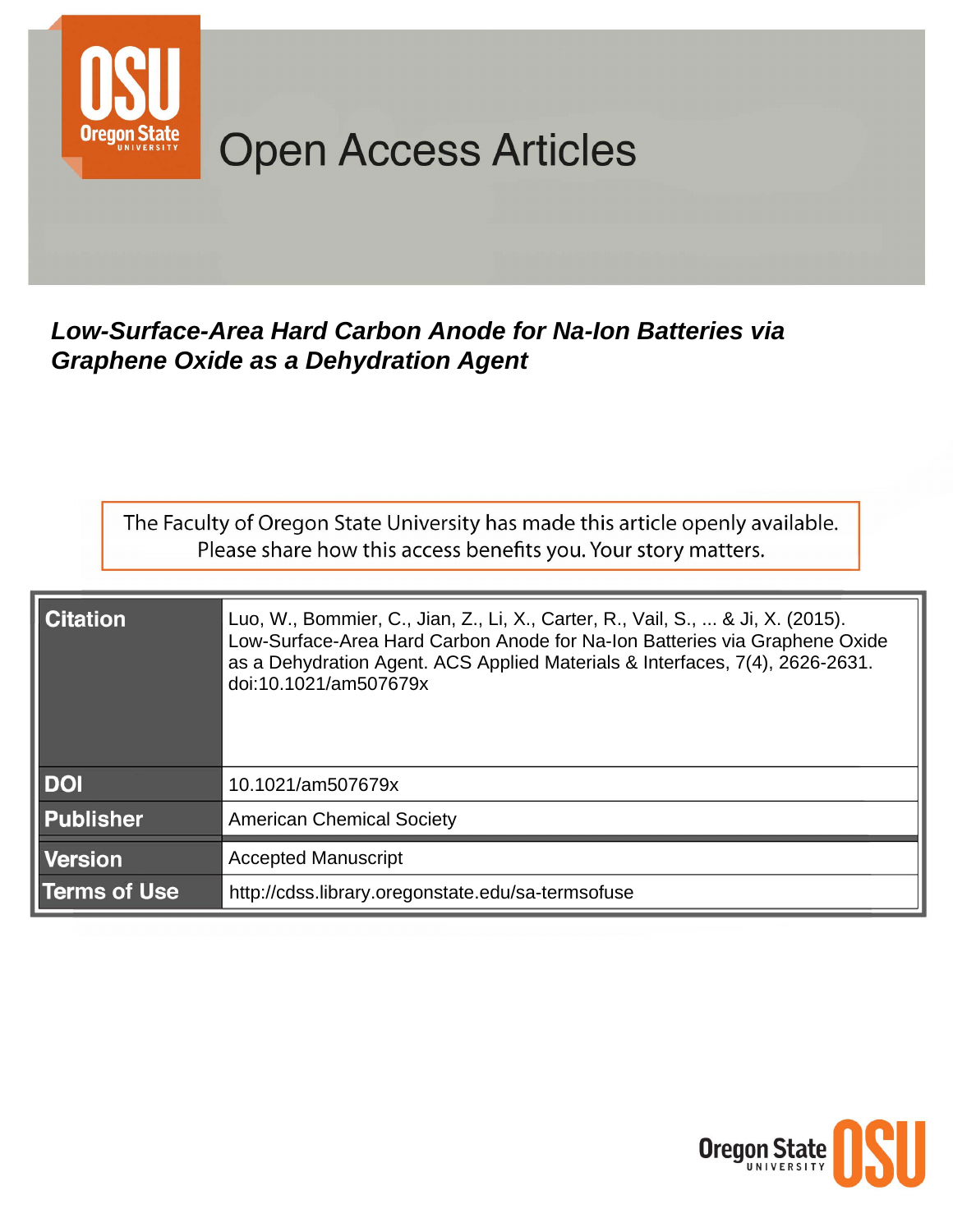## A Low-Surface-Area Hard Carbon Anode for Na-Ion Batteries via Graphene Oxide as a Dehydration Agent

*Wei Luo† , Clement Bommier† , Zelang Jian† , Xin Li† , Rich Carter† , Sean Vail‡ , Yuhao Lu‡ , Jong-Jan Lee‡ , Xiulei Ji†\**

† Department of Chemistry, Oregon State University, Corvallis, OR, USA, 97331

‡ Sharp Laboratories of America, Inc., Camas, WA, USA, 98607

\* Correspondence to: david.ji@oregonstate.edu

**ABSTRACT**: Na-ion batteries are emerging as one of the most promising energy storage technologies, particularly for grid-level applications. Among anode candidate materials, hard carbon is very attractive due to its high capacity and low cost. However, hard carbon anodes often suffer a low first-cycle Coulombic efficiency and fast capacity fading. In this study, we discover that doping graphene oxide into sucrose, the precursor for hard carbon, can effectively reduce the specific surface area of hard carbon to as low as  $5.4 \text{ m}^2/\text{g}$ . We further reveal that such doping can effectively prevent foaming during caramelization of sucrose and extend the pyrolysis burn-off of sucrose caramel over a wider temperature range. The obtained low-surface-area hard carbon greatly improves the first-cycle Coulombic efficiency from 74% to 83% and delivers a very stable cyclic life with 95% of capacity retention after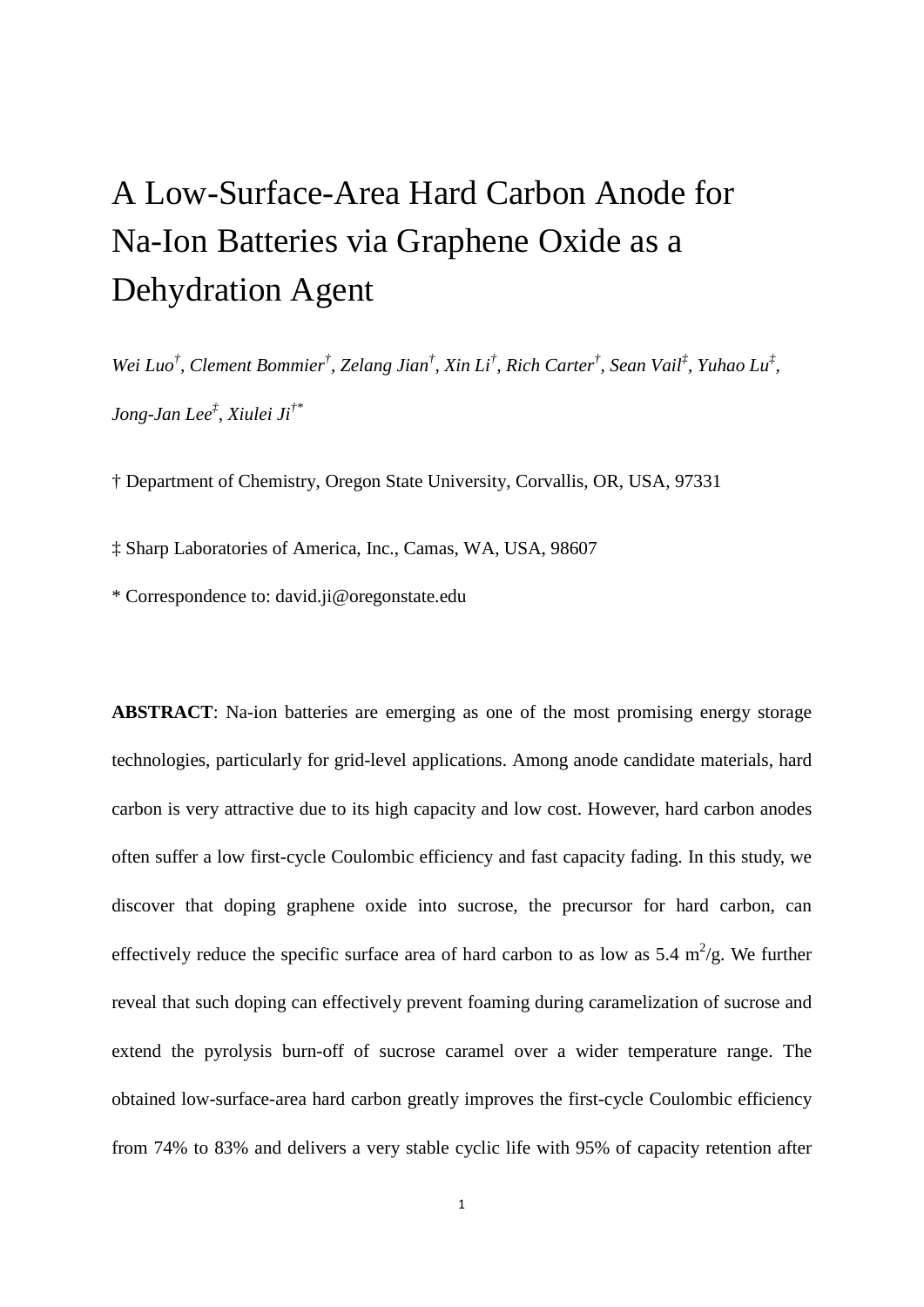#### 200 cycles.

**KEYWORDS**: hard carbon, Na-ion batteries, anode, low surface area, high first-cycle Coulombic efficiency

#### **Introduction**

Advanced energy storage devices are the key enabler for renewable energy sources, including wind and solar power, as well as for the realization of electric transportation. Ideally, they should exhibit high energy/power density and are of low cost and great safety properties. Among different devices, Li-ion batteries (LIBs) have been intensively pursued as power sources for portable electronic devices and electric vehicles (EVs) due to their high energy/power density and long cycle life.<sup>1−3</sup> However, the rarity and being geographically concentrated of lithium resources may severely restrict LIBs' perspective applications in grid-level energy storage.<sup>4</sup> Currently, attention starts to shift to Na-ion batteries (NIBs)<sup>5−7</sup> that exhibit slightly inferior performance metrics compared to LIBs due to the lower cell voltages and less capacities. However, NIBs represent a great fit for grid-level storage because they are potentially very cost-effective due to the abundance and wide distribution of sodium resources. Furthermore, NIBs can utilize inexpensive aluminum current collectors for anodes while LIBs have to use copper. $8-10$ 

Over the last few years, significant progresses have been made for NIB cathodes by updating the knowledge learnt from LIBs.<sup>11–15</sup> However, with respect to anodes, graphitic carbon, the commercial LIB anode, does not function well for NIBs due to its extremely low capacity, ~31 mAh/g, according to the formation of NaC<sub>70</sub> upon sodiation.<sup>16,17</sup> It is the large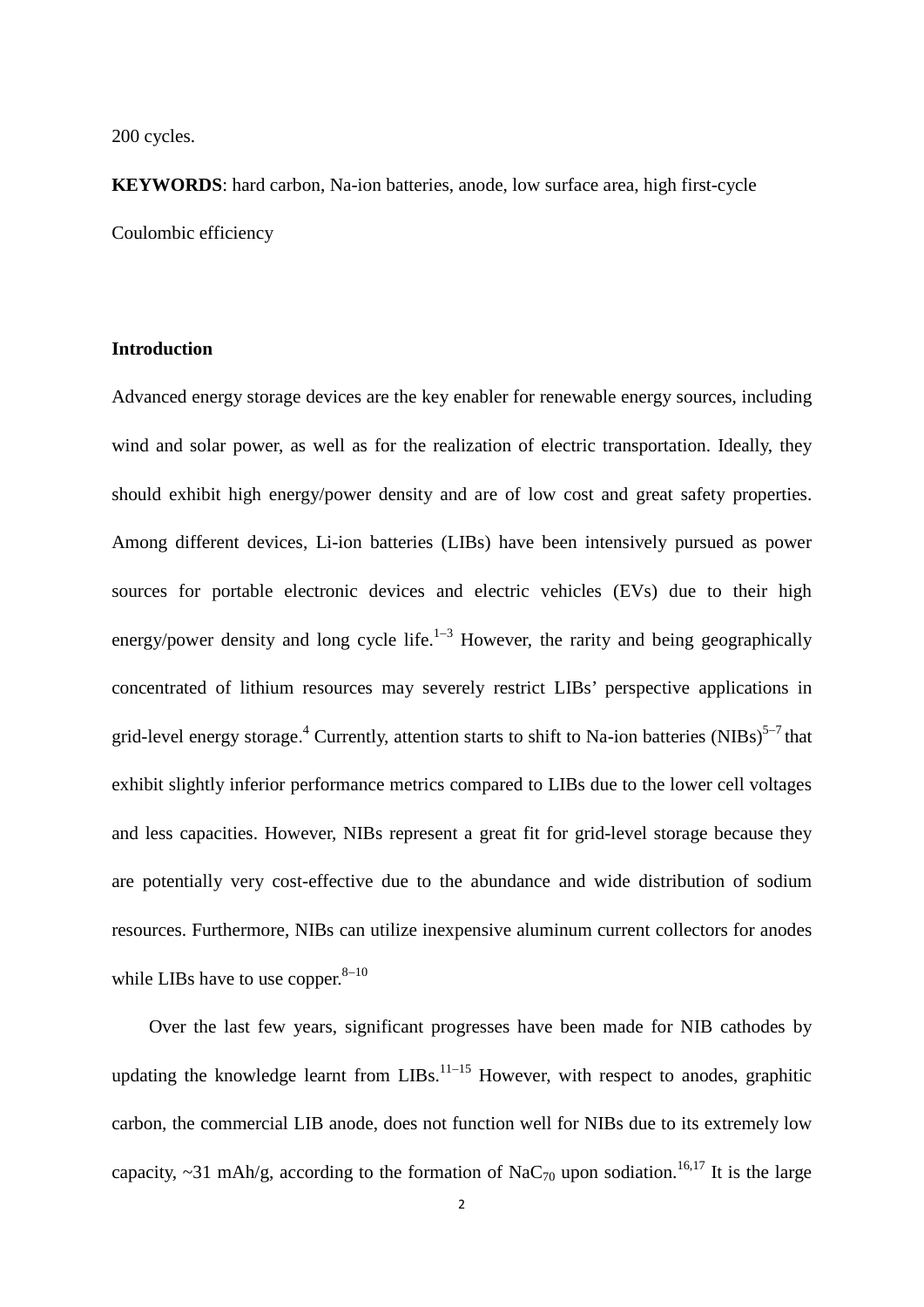ionic size of Na<sup>+</sup>, ~98–102 pm (depending on the coordination number), that causes such a low capacity.<sup>18,19</sup> Alternatives, including metal alloys,<sup>20−24</sup> metal oxides<sup>25−27</sup> or sulfides<sup>28−30</sup> can provide much higher capacities than carbon-based anodes. However, they often exhibit less favorable high redox potentials and, sometimes, low first-cycle Coulombic efficiency. Among the candidates for NIB anodes, carbon-based materials still holds the promise considering the cost for the potential scaling up, and the most promising one is expected to be hard carbon.

Hard carbon, also known as non-graphitizable carbon, is very difficult to be graphitized even at a temperature higher than 2000  $\mathrm{C}^{31,32}$  Its structure typically comprises small turbostratic nano-domains with nanosized voids sitting in between these nano-domains.<sup>32</sup> Pioneering studies have demonstrated promising performance of hard carbon as anodes for both LIBs and NIBs with low operating potentials and relatively high specific capacities.<sup>33–36</sup> Unfortunately, hard carbon usually suffers a low first-cycle Coulombic efficiency, lower than 75%, and fast capacity fading over cycling. To date, much attention focuses on fabricating functional carbon nanostructures with high surface areas, which can enhance the rate capability by facilitating better contacts between the electrolyte and the electrode.<sup>37–39</sup> However, the first-cycle Coulombic efficiency is typically very low for these carbon anodes.40<sup>−</sup><sup>42</sup> The poor efficiency may be caused by the more prominent formation of solid electrolyte interphase (SEI) layer on the large surface area.<sup>43,44</sup> This can be a serious issue because the low first-cycle Coulombic efficiency of anodes causes the irreversible loss of active  $Na<sup>+</sup>$  ions, provided by the cathode, which decreases the full-cell capacity. It is well-known that a lower surface area increases the first-cycle Coulombic efficiency for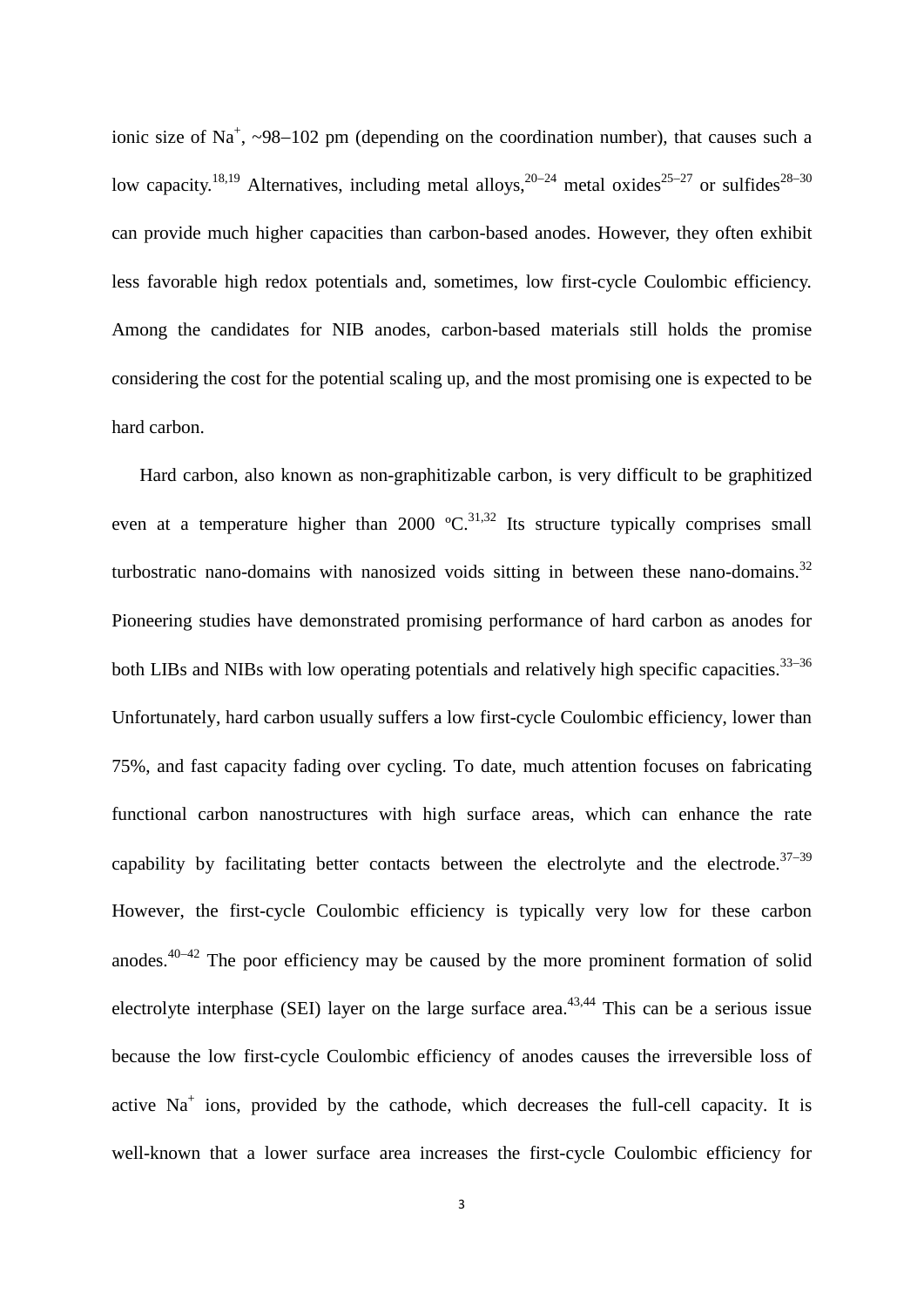carbon anodes in LIBs.<sup>45−47</sup> However, an effective strategy to minimize the surface area of hard carbon remains a significant challenge.<sup>48</sup>

Sucrose is a typical precursor for producing hard carbon due to its abundance, low cost and renewability.<sup>48,49</sup> The conventional synthesis of hard carbon from sucrose consists of two steps: dehydration and pyrolysis. During the dehydration, water from sucrose caramelization is eliminated to a large degree at a modest temperature, e.g., 180 ºC. The following pyrolysis is normally carried out under an inert gas at temperatures, ranging from 900 to 1600 ºC. It has been reported that the specific surface area of hard carbon decreases upon increasing high pyrolysis temperature, e.g., 1400 to 1600  $^{\circ}C$ .<sup>50,51</sup> However, a high-temperature treatment not only raises the cost but sometimes reduces the reversible capacity.<sup>52,53</sup> Therefore, it is critical to find an alternative method that is effective to reduce the surface area of hard carbon at a relatively low pyrolysis temperature.

 Herein, we report an effective strategy to minimize the surface area of sucrose-derived hard carbon simply by introducing graphene oxide (GO) suspension into the sucrose solution. We discover that a hard carbon of surprisingly low specific surface area, e.g., 5.4  $\text{m}^2/\text{g}$ , can be prepared by pyrolysis of such a mixture of sucrose/GO. In sharp contrast, hard carbon derived from sucrose powder shows a much higher specific surface area of 137.2  $m^2/g$ . When evaluated as an anode for NIBs, sucrose/GO derived hard carbon, referred to as G-HC, exhibits a much enhanced first-cycle Coulombic efficiency of 83% compared to that of sucrose derived hard carbon (designated as HC), 74%. Furthermore, G-HC shows a high desodiation capacity of 280 mAh/g and very stable cycling performance over  $\sim 200$  cycles with capacity retention of ~95%, while HC exhibits a fast capacity fading.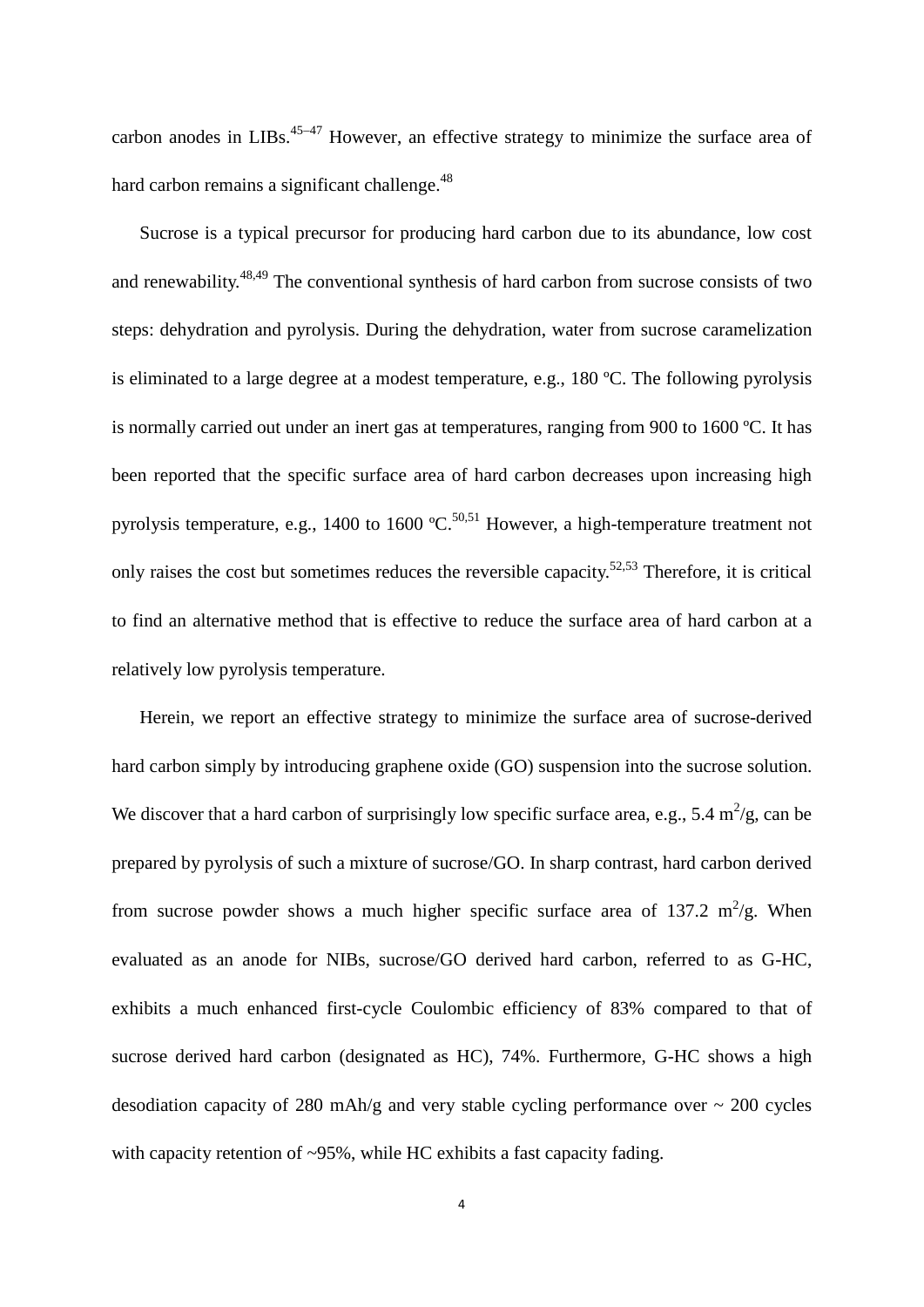#### **Experimental Section**

**Materials synthesis.** For synthesis of G-HC, GO aqueous suspension is first prepared via a modified Hummer's method.54,55 Then, sucrose is dissolved in the GO aqueous suspension (mass ratio of sucrose/GO is 80:1) under sonication. The resulting sucrose/GO solution is dried at 80 °C, dehydrated at 180 °C for 24 h and then pyrolysed at 1100 °C for 6 h under Ar. In a control experiment, sucrose powder is directly dehydrated at 180 °C for 24 h and pyrolysis at 1100 ºC for 6 h under Ar.

**Materials Characterization.** X-ray diffraction (XRD) patterns are collected using a Rigaku Ultima IV Diffractometer with Cu Kα irradiation ( $\lambda = 1.5406$  Å). The morphology is examined by a scanning electron microscope (SEM) (FEI, Quanta 600F). N<sub>2</sub> sorption measurements are performed on a TriStar II 3020 analyzer. Thermogravimetric analysis (TGA) is performed under Ar from ambient temperature to 1000  $^{\circ}C$  (ramp rate: 10  $^{\circ}C/\text{min}$ ).

**Electrochemical measurements.** The electrodes consist of hard carbon active mass and polyvinylidene fluoride (PVDF) binder with or without carbon black additive. For preparation of the electrodes, hard carbon was ground in a mortar for 10 minutes, and then a PVDF/NMP solution was added for further 30 minutes grinding. The as-obtained hard carbon/PVDF slurry was coated on Al foil by a doctor blade and dried at 120 ºC under vacuum for 12 hours. The mass loading of hard carbon is about 2.5 mg/cm<sup>2</sup> with a thickness of ~40 μm. Coin cells, 2032-type, are assembled with sodium pellets as the counter/reference electrodes and 1.0 mol/L NaP $F_6$  solution in ethylene carbon (EC) / diethyl carbonate (DEC) (1:1 in volume) as the electrolyte. Galvanostatic cycling in a potential window of 0.01−2 V versus Na<sup>+</sup>/Na is conducted on an Arbin BT2000 system at room temperature.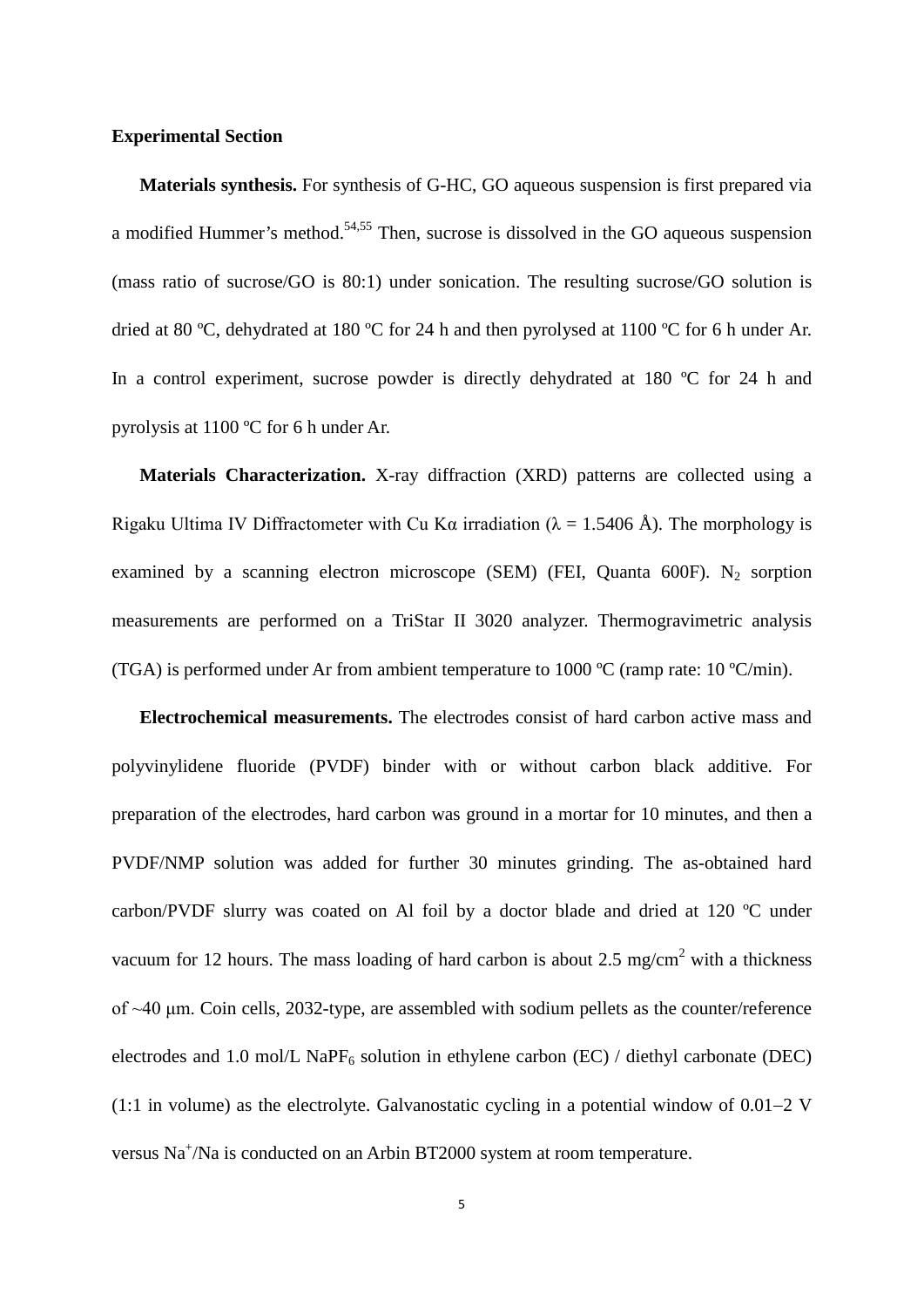#### **Results and Discussion**

Both G-HC and HC exhibit a typical amorphous carbon structure, revealed by the XRD patterns with two broad peaks, indexed to (002) and (101) planes, respectively (Figure 1a). Close observation of the XRD patterns indicates that the (002) diffraction in HC locates at 2*θ* of 22.8º, which corresponds to an interlayer spacing of 0.39 nm. Interestingly, the (002) peak of G-HC shifts to 24.0°, suggestive of a smaller inter-planar distance of 0.37 nm.  $N_2$ adsorption/desorption measurements are carried out to determine the specific surface area of G-HC and HC. As shown in Figure 1b, HC exhibit a Type I sorption isotherm, suggestive of some microporous porosity with a Brunauer–Emmett–Teller (BET) surface area of 137.2  $\rm m^2/g$ . In sharp contrast, G-HC exhibits a surprisingly low BET surface area of 5.4  $\rm m^2/g$ . The SEM images reveal that both G-HC and HC consist of bulk particles (Figure 2a and 2c). Moreover, despite the much higher surface area, HC exhibits a much smoother surface, compared to that of G-HC, as the zoomed-in SEM images show (Figure 2b and 2d).



Figure 1. (a, b) XRD patterns and nitrogen adsorption/desorption isotherms of HC and G-HC.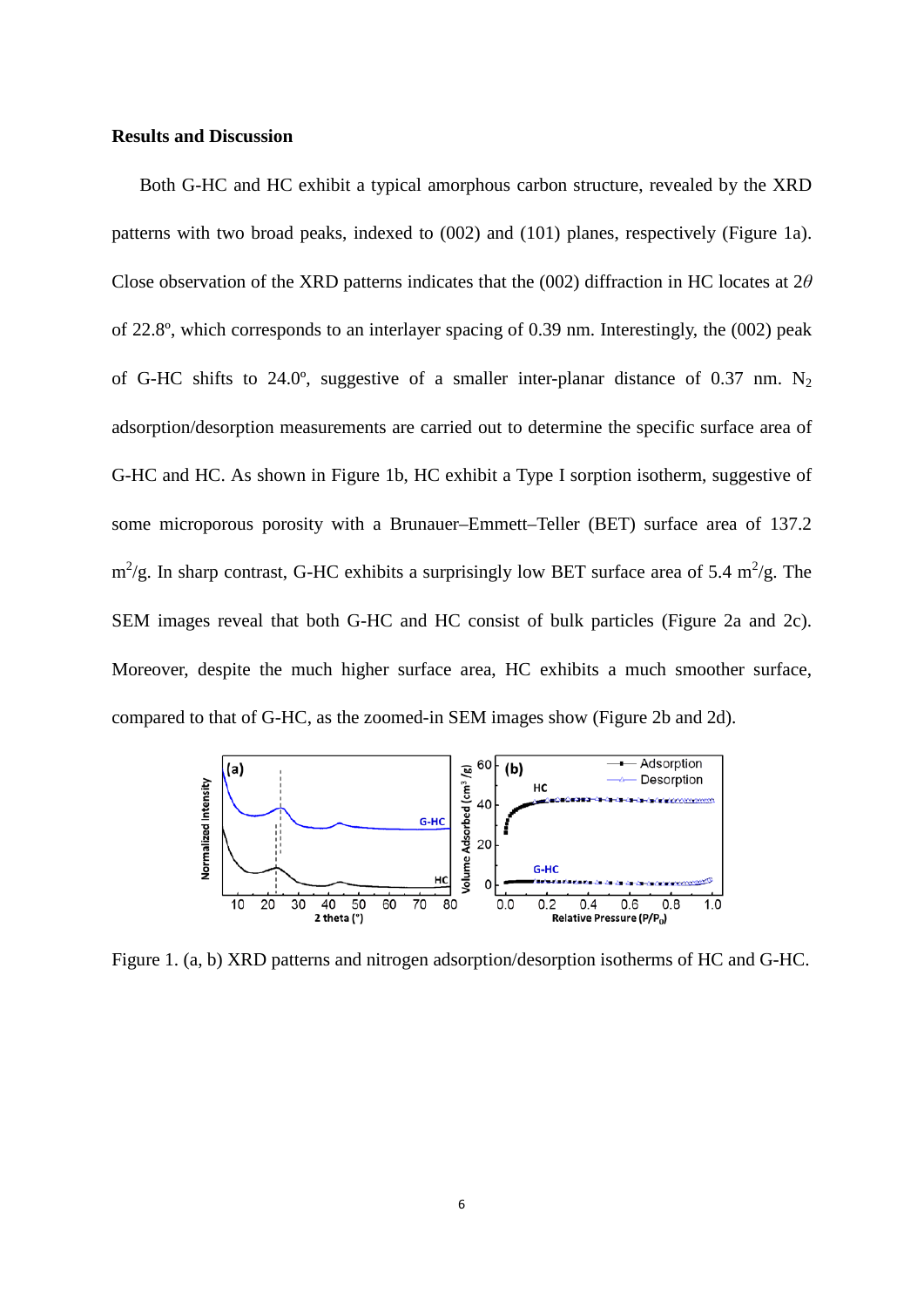

Figure 2. SEM images of HC (a, b) and G-HC (c, d) at different magnifications.

It has been reported that the introduction of graphene normally increases the surface area of the composites due to the high theoretical surface area of single-layer graphene, 2630  $m^2/g$ .<sup>56-58</sup> It is quite interesting that adding GO into sucrose dramatically decreases the specific surface area of the hard carbon product. In order to investigate this interesting phenomenon, we look back to the synthesis procedure. For preparing hard carbon directly from sucrose powder, dehydration step is critical because it can improve the yield and simplify the sample handling process. The dehydration step is very similar to the caramelization process, where volume expansion of table sugar occurs during melting and foaming. As expected, sucrose is turned into foamed caramel after dehydration (Figure 3a). However, such a foaming phenomenon is not observed when dehydrating the mixture of sucrose/GO (Figure 3a). The mixture of sucrose/GO is obtained by drying its aqueous suspension/solution at 80 ºC, which begs a question whether such a solution-to-solid drying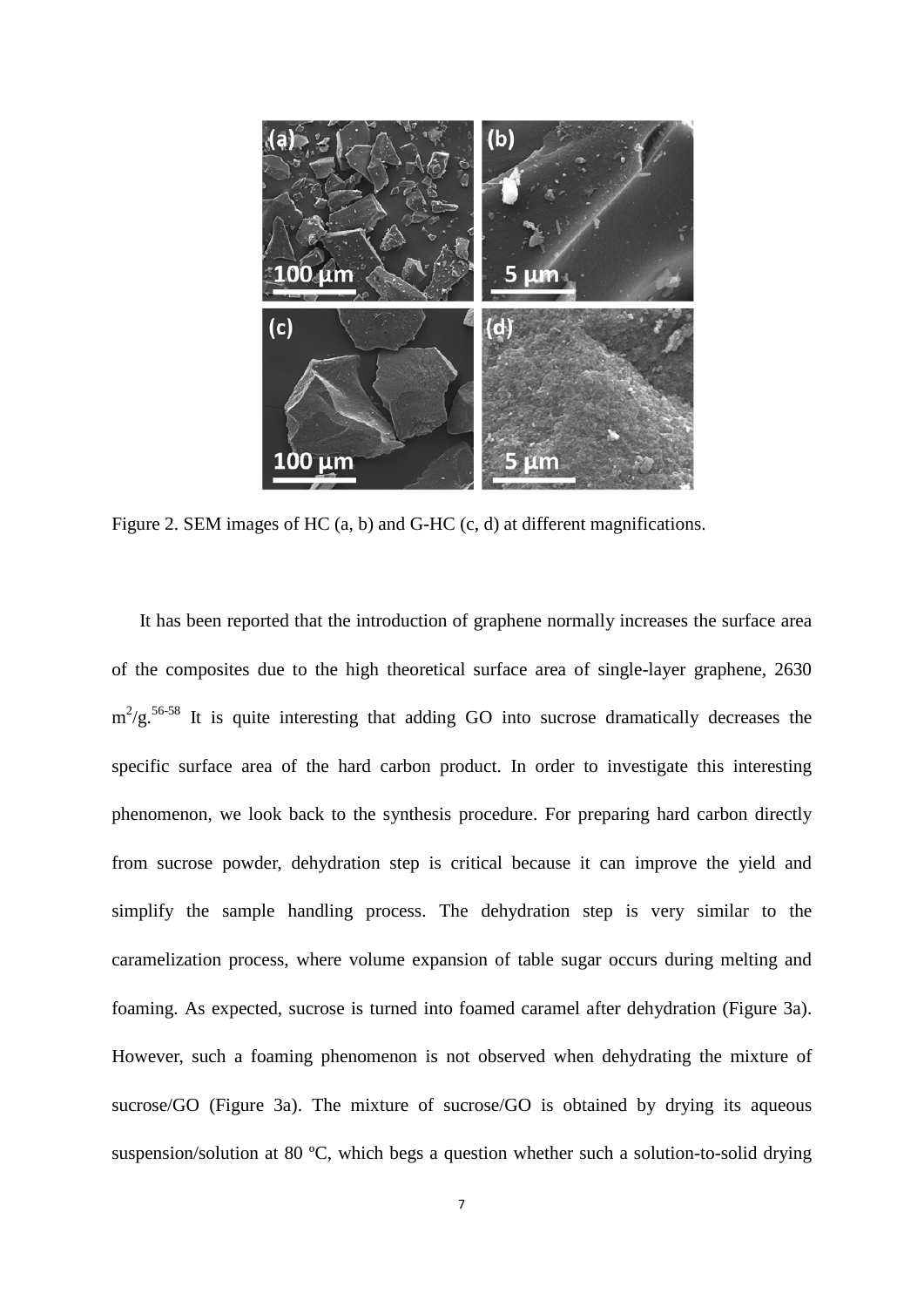process is why foaming does not take place. In a control experiment, a sucrose aqueous solution is also dried at 80 ºC, which results in viscous syrup rather than a solid in contrast to the case of sucrose/GO mixture. When the drying temperature is increased to 110 ºC, solid forms out of viscous syrup but foams dramatically (Figure S1). The dried sucrose obtained from its aqueous solution at 110 ºC is further dehydrated and pyrolysed, yielding a carbon, referred to as HC-S that exhibits a very high specific surface area of 510.2  $m^2/g$  (Figure S2).



Figure 3. (a) Digital picture of the dried fine mixture of sucrose/GO from its solution (left) and sucrose powder (right) before and after dehydration at 180 ºC for 24 h. (b) TGA and differential TGA results comparing the pyrolysis behavior of sucrose/GO mixture and dried sucrose from its solution at a ramp rate of 10 °C/min under Ar.

From the observations above, it is evident that GO plays a major role in preventing the foaming process during drying and dehydration. In order to further investigate this phenomenon, we compared different mass ratios between sucrose and GO during mixing (Table 1). When the mass ratio of sucrose/GO is N, the suspension/solution is referred to as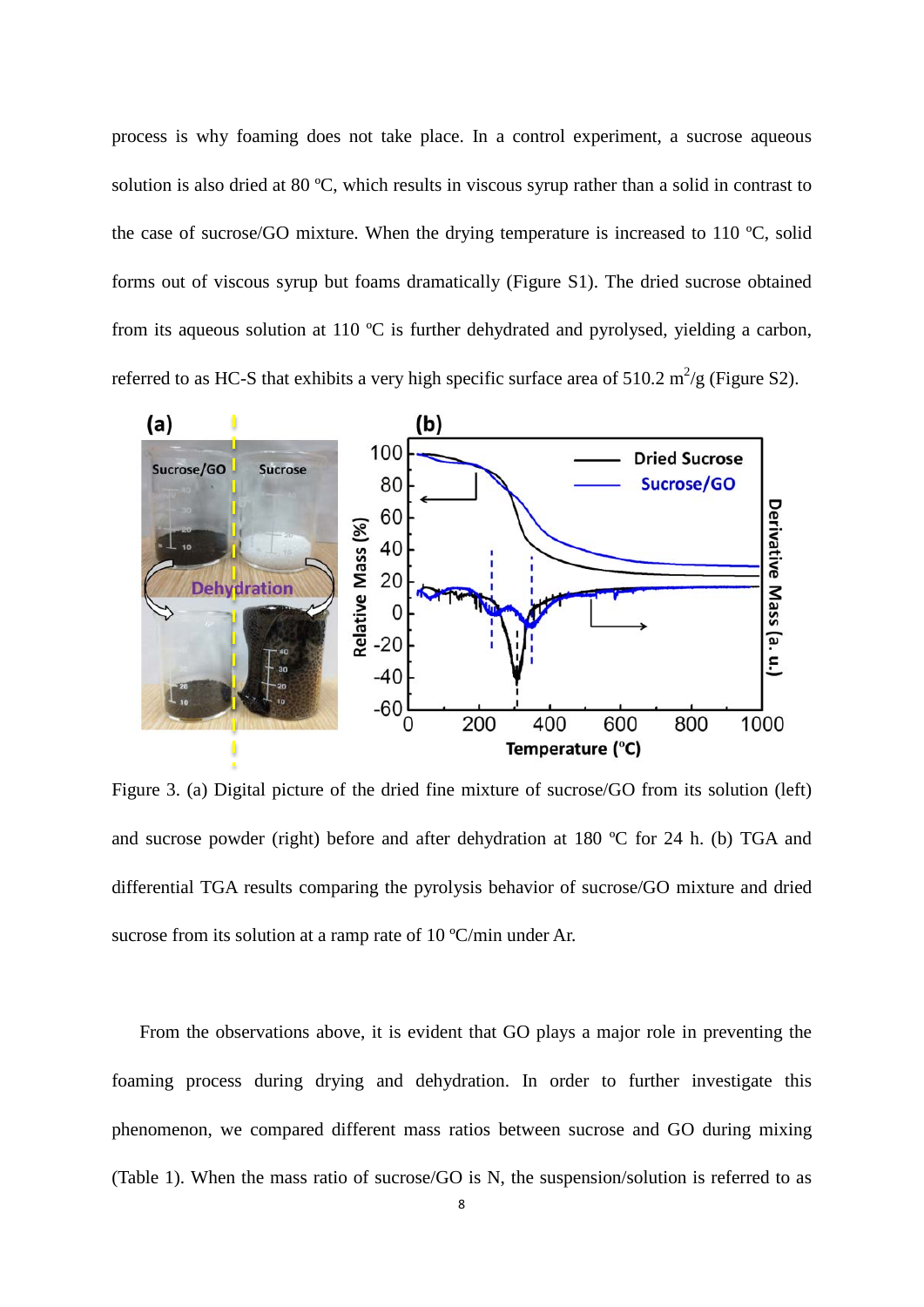SG-N. Drying SG-1000 at 80 ºC results in viscous syrup, similar to what happens when drying a pure sucrose solution. At 110 ºC, SG-1000 foams as well and its final carbon product exhibits a specific surface area of 257.6  $m^2/g$ . Interestingly, SG-200 can be dried into firm solid at 80 ºC without foaming, and as expected, its carbon product exhibits a specific surface area as low as 4.8 m<sup>2</sup>/g, even lower than that of G-HC (the product of SG-80), 5.4 m<sup>2</sup>/g. SG-10 can be dried at 80 ºC without foaming as well. The specific surface area of this carbon sample bounces back to 37.2  $m^2/g$ . However, it is still much lower than that of the hard carbon obtained without GO addition.

Table 1. Experimental conditions and BET surface areas of the hard carbons derived from sucrose powder, pure sucrose solution and sucrose/GO suspension/solution.

| Sample No.          | Precursor                | Mass ratio of<br>sucrose/GO | Drying temperature of<br>the solution $(^{\circ}C)$ | BET surface area of the<br>carbon product $(m^2/g)$ |
|---------------------|--------------------------|-----------------------------|-----------------------------------------------------|-----------------------------------------------------|
| HC                  | Sucrose powder           | No GO                       | N/A                                                 | 137.2                                               |
| $HC-S$              | Pure sucrose<br>solution | No GO                       | 110                                                 | 510.2                                               |
| $SG-10$             | Sucrose/GO<br>solution   | 10                          | 80                                                  | 37.2                                                |
| $SG-80$<br>$(G-HC)$ | Sucrose/GO<br>solution   | 80                          | 80                                                  | 5.4                                                 |
| SG-200              | Sucrose/GO<br>solution   | 200                         | 80                                                  | 4.8                                                 |
| SG-1000             | Sucrose/GO<br>solution   | 1000                        | 110                                                 | 257.6                                               |

In order to gain further understanding on why the sucrose/GO mixture gives a low surface area, TGA is carried out under Ar for dried sucrose with and without GO. As shown in Figure 3b, the derivative of the TGA results reveal two peaks at ~230 and 350 ºC for the dried sucrose/GO mixture while the dried sucrose only exhibits one sharp peak at  $\sim$ 305 °C. It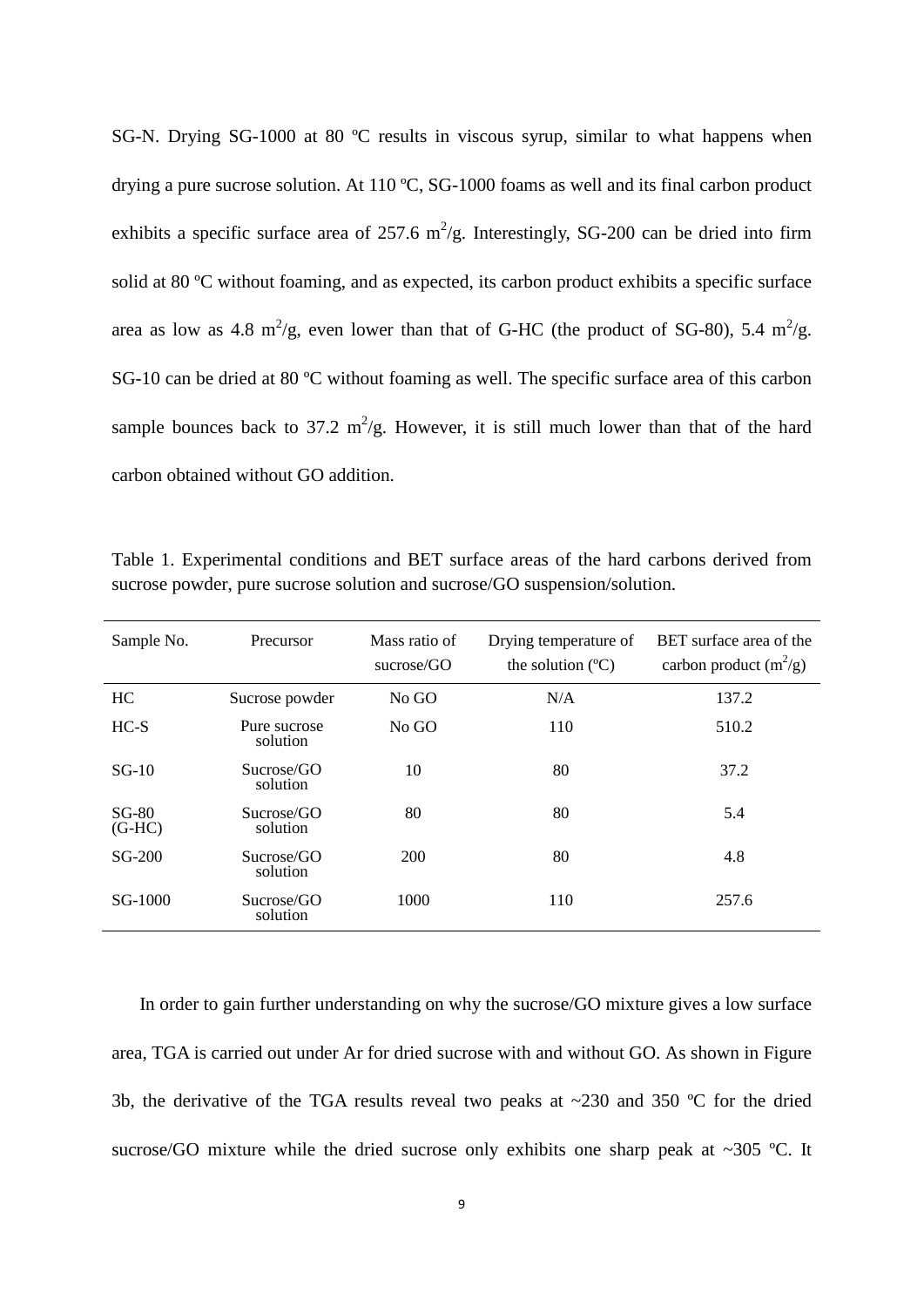appears that GO helps spread the burn-off of sucrose during pyrolysis over a much wider temperature range. In summary, without foaming during dehydration, a burn-off over a wider temperature range facilitates the much lower specific surface area of G-HC. We hypothesize that volatile molecules, including water, generated during dehydration and pyrolysis migrate out along GO nanosheets without creating pores. Further research is ongoing in our lab to investigate this phenomenon.



Figure 4. Galvanostatic sodiation/desodiation profiles of the first cycles of HC (a) and G-HC (b) tested in the potential range of 0.01−2 V at a current density of 20 mA/g. (c) Rate and (d) cycling performance of HC (blue) and G-HC (black) tested at current densities from 20 to 1000 mA/g and then at 20 mA/g for long-term cycling in the potential range of 0.01−2 V.

We evaluate the Na-ion storage properties of the as-obtained hard carbons. Working electrodes are only composed of G-HC or HC (93 wt%) active mass and PVDF binder (7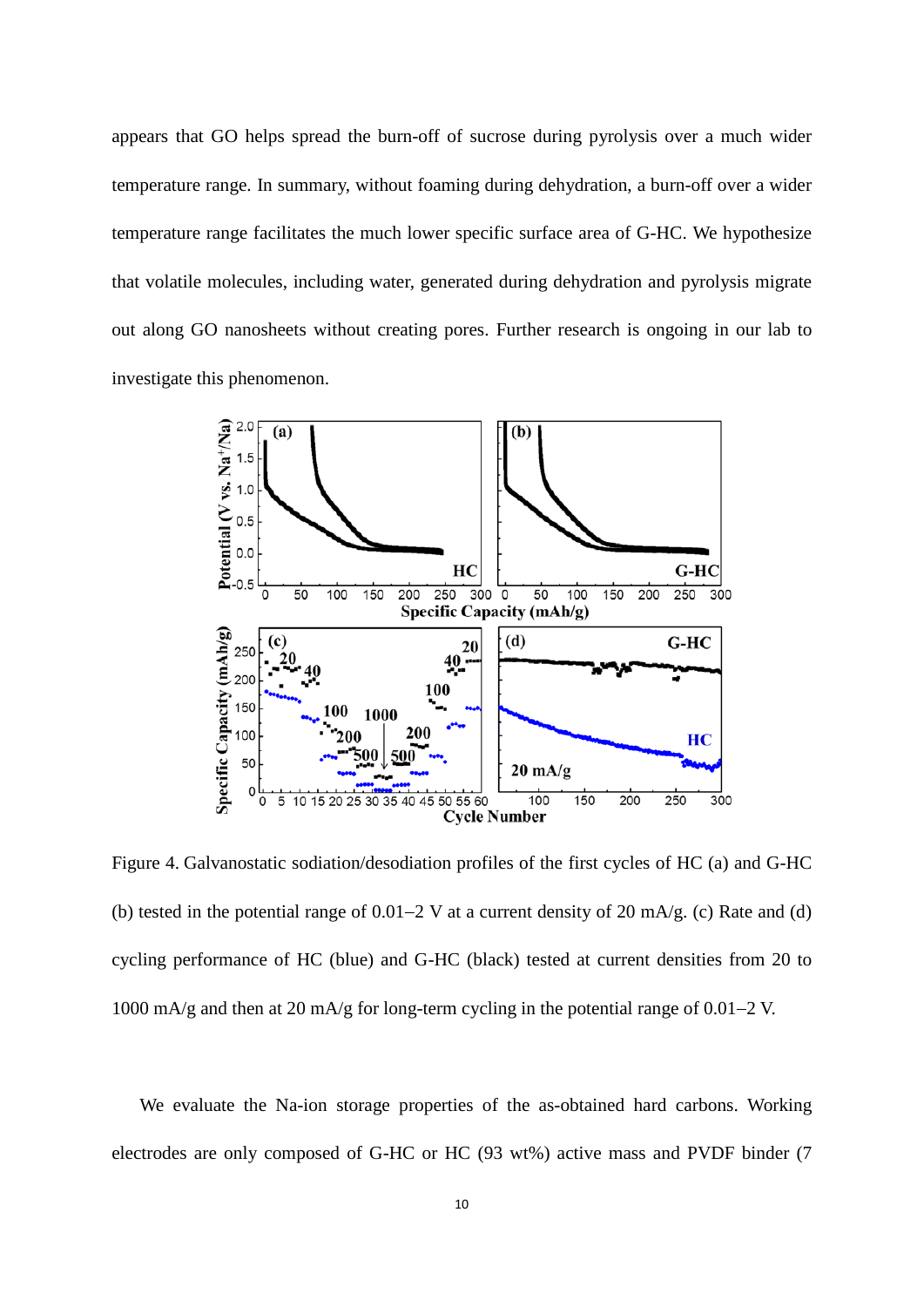wt%), which is to avoid the impact from carbon black additive on the first-cycle Coulombic efficiency. Galvanostatic sodiation/desodiation cycling is first performed at a current density of 20 mA/g in a potential window of 0.01–2 V versus Na<sup>+</sup>/Na. As previously reported for typical hard carbon anodes in NIBs, HC exhibits two distinct potential regions in the first sodiation profile (Figure 4a). As proposed by Dahn et al., the sloping region from 2.0 to  $\sim 0.15$  V corresponds to the insertion of Na<sup>+</sup> ions into the inter-layers inside the small turbostratic nano-domains along with the SEI formation, whereas the plateau region near 0.1 V is attributed to the process when  $Na<sup>+</sup>$  ions 'adsorbs' into the nano-voids in between the turbostratic nano-domains.<sup>35</sup> The overall first sodiation capacity is 245 mAh/g, where the contributions from the sloping and plateau regions are 130 and 115 mAh/g, respectively. The following desodiation delivers a capacity of 181 mAh/g, yielding a first-cycle Coulombic efficiency of 74%. Moreover, the capacity contribution from the sloping region in the sodiation profile (from ~0.15 to 2.0 V) is 87 mAh/g. Subtracting 87 mAh/g from 130 mAh/g, the capacity from the sloping region during first sodiation, there is an irreversible capacity loss of 43 mAh/g. As shown in Figure 4b, G-HC also exhibits similar characteristic potential profiles of hard carbon. The first sodiation/desodiation capacities are 281 and 233 mAh/g, respectively, leading to a high first-cycle Coulombic efficiency of 83%. This is one of the highest first-cycle Coulombic efficiency values reported for carbon-based anodes in NIBs.<sup>48</sup> We also compare the capacity contributions from the sloping regions in the sodiation and desodiation profiles, 128 and 96 mAh/g, respectively. The irreversible capacity loss from the sloping region is 32 mAh/g for G-HC, lower than 43 mAh/g of HC. It is known that SEI typically forms during the sloping region of the first sodiation. The less capacity loss from the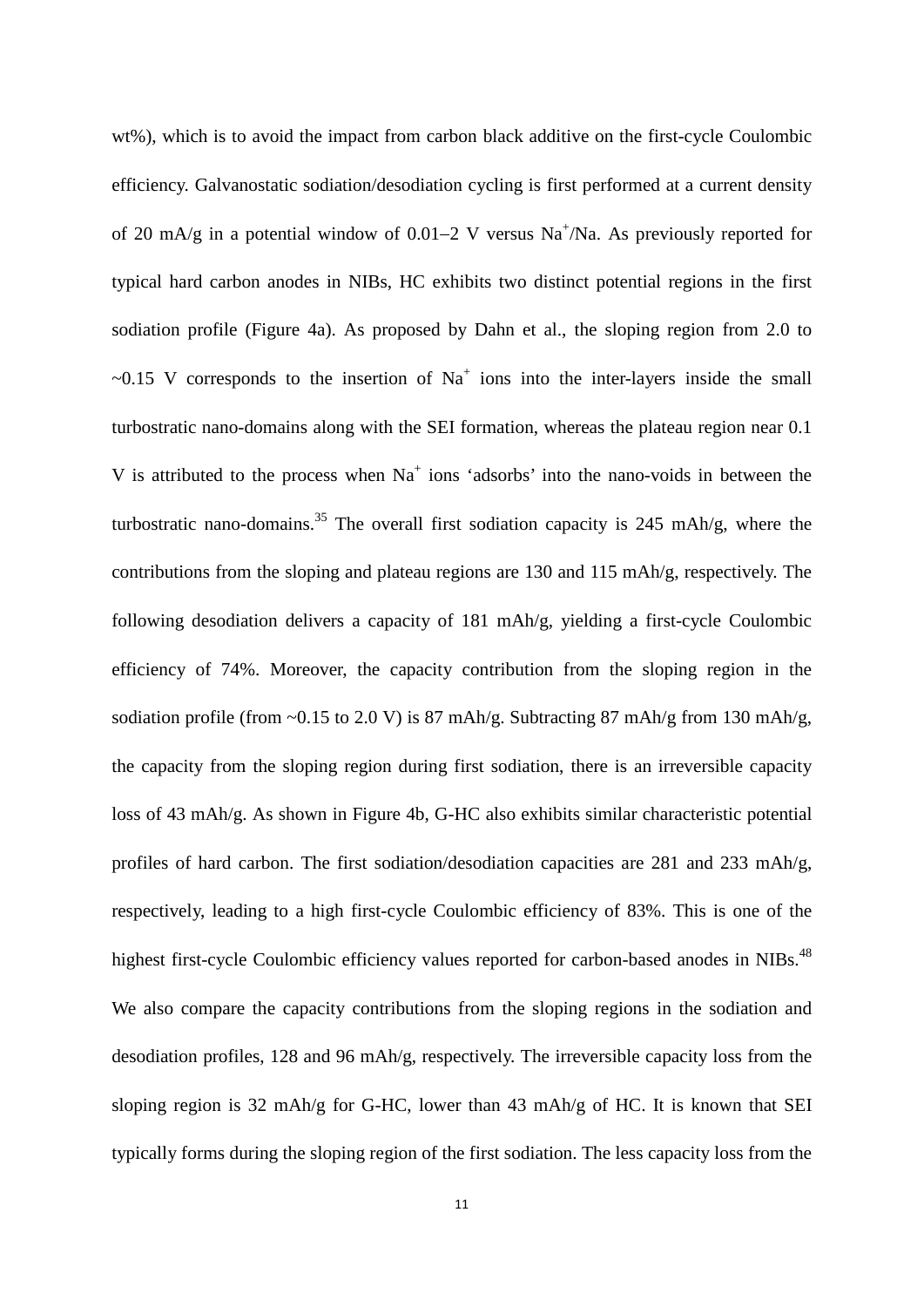sloping region of G-HC indicates that the effect of a smaller surface area that does help mitigate the SEI formation, thus enhancing the first-cycle Coulombic efficiency.

Also importantly, G-HC exhibits a much more stable cycling performance than that of HC. Over the following cycles at 20 mA/g, the desodiation capacity of G-HC is stabilized at  $\sim$ 220 mAh/g while HC shows a lower desodiation capacity of  $\sim$ 170 mAh/g (Figure 4c). After cycling at 20 mA/g for 10 cycles, the cycling is conducted with various current densities, ranging from 40 to 1000 mA/g. Evidently, G-HC exhibits a higher capacity than HC at all current densities (Figure 4c). When the current density is switched back to 20 mA/g, G-HC exhibits a desodiation capacity of 235 mAh/g, compared to 151 mAh/g for HC. Then, both G-HC and HC are cycled at 20 mA/g for a long-term cycling. After the total 300 cycles, G-HC still retains a desodiation capacity of 213 mAh/g, compared to 54 mAh/g from HC (Figure 4d).



Figure 5. Electrochemical performance of G-HC electrodes with 10 wt% carbon black addition: (a) galvanostatic sodiation/desodiation profiles of the first cycles at 20 mA/g; (b) long-term cycling performance at 20 mA/g in the potential range of 0.01−2 V.

We are also interested in determining the impact from carbon black additive on the performance of hard carbon electrodes. Carbon black (TIMCAL Super C45), 10 wt%, is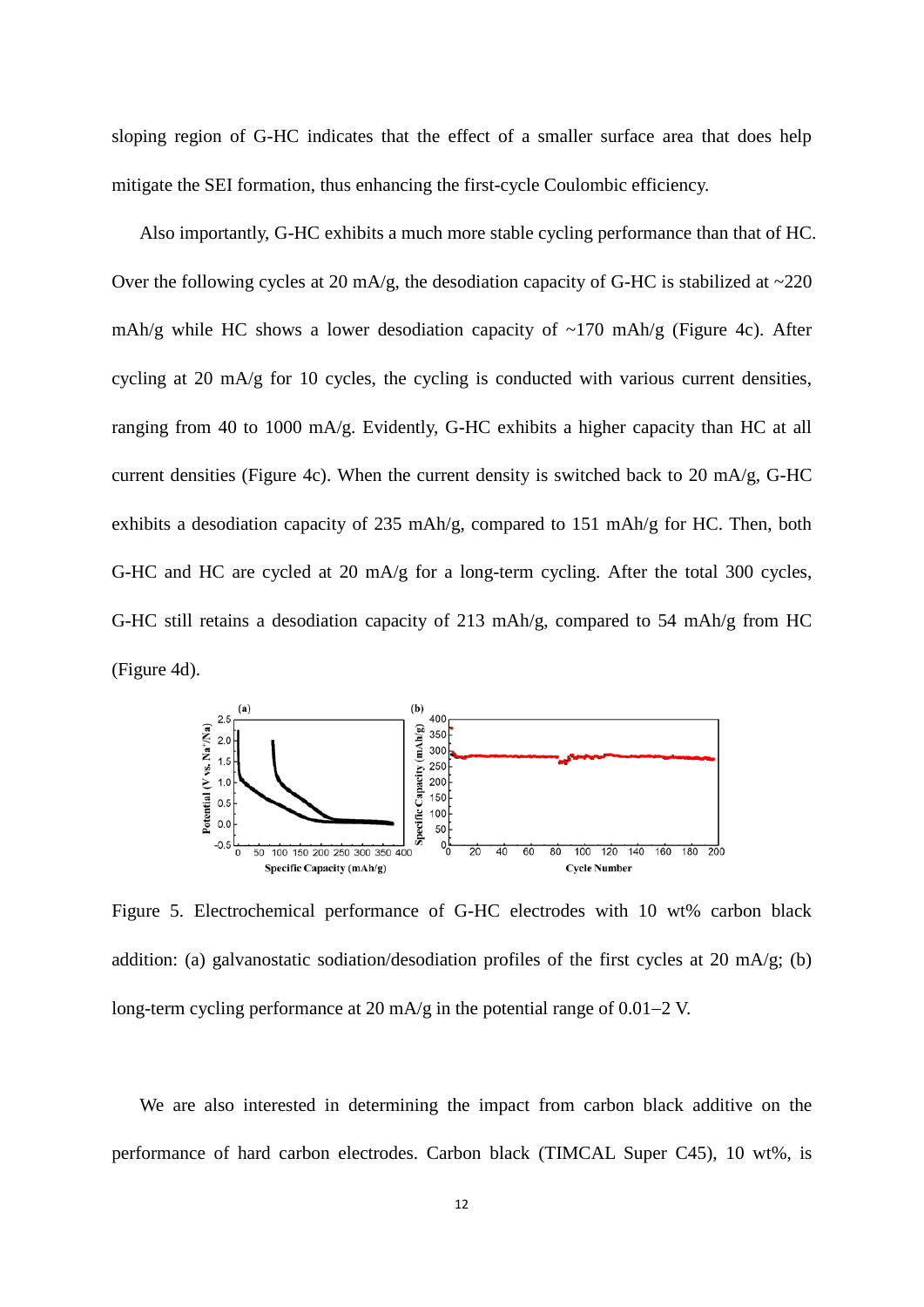added into the G-HC electrodes (mass ratio of G-HC/carbon black/PVDF is 8:1:1). As shown in Figure 5a, the first sodiation and desodiation capacity reaches 373 and 289 mAh/g at a current density of 20 mA/g, respectively, compared to 281 and 233 mAh/g without carbon black. Obviously, higher electronic conductivity in the electrode helps enhance the capacity. However, the first-cycle Coulombic efficiency declines from 83% to 78% with the addition of 10 wt% carbon black, which should be attributed to the greater surface area of carbon black (45 m<sup>2</sup>/g) and the resulted additional SEI formation. After the first cycle, the desodiation capacity stabilizes at  $\sim$ 280 mAh/g when cycled at 20 mA/g (Figure 5b). Most importantly, G-HC still delivers a desodiation capacity of 274 mAh/g after 195 cycles. It corresponds to capacity retention of 94.8% and the capacity decay is as small as 0.026% per cycle. A few unstable sodiation/desodiation cycles in the cycling curves is due to the temperature change in our laboratories (Figure 4d and Figure 5b).

#### **Conclusion**

In summary, we have developed a GO-doping strategy for the synthesis of hard carbon with a very low specific surface area. We discovered that GO effectively prevents foaming of sucrose during caramelization or dehydration and also helps spread the burn-off over a wider range of temperatures during pyrolysis. Both factors facilitate the extremely small specific surface area of the final hard carbon product. When evaluated as an anode for NIBs, with a high active mass loading of 2.5 mg/cm<sup>2</sup>, we report one of the highest first-cycle Coulombic efficiency of 83% for NIB carbon anodes, compared to 74% from HC. Over 300 cycles, almost no capacity fading is observed for G-HC while the conventional HC fades to only 30%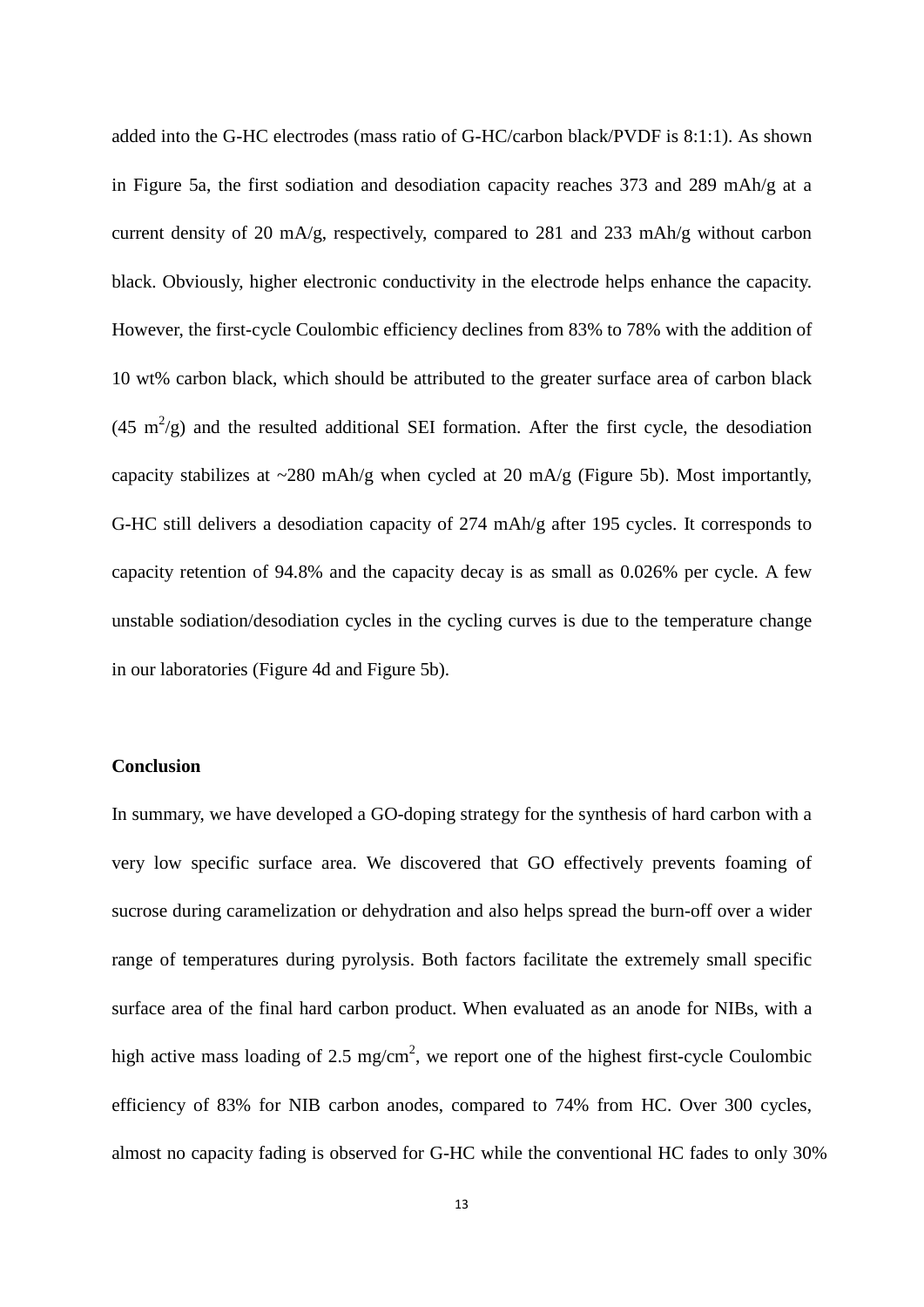of original capacity. When adding 10 wt% carbon black in the G-HC electrode, the desodiation capacity is increased to 280 mAh/g, and quite stable cycling is still achieved.

#### ASSOCIATED CONTENT

*Conflict of Interest*: The authors declare no competing financial interest.

*Acknowledgements*. The authors acknowledge the financial support from Advanced Research Projects Agency-Energy (ARPA-E), Department of Energy of the United States, Award number: DE-AR0000297TDD. We are thankful to Dr. May Nyman and Dr. Sara Goberna-Ferrón for the TGA measurement.

*Supporting Information Available*: Additional figures. This material is available free of charge via the internet at http://pubs.acs.org.

#### **REFERENCES**

- 1. Simon, P.; Gogotsi, Y.; Dunn, B. Where Do Batteries End and Supercapacitors Begin? *Science* **2014**, *343*, 1210-1211.
- 2. Mai, L.; Yang, F.; Zhao, Y.; Xu, X.; Xu, L.; Hu, B.; Luo, Y.; Liu, H. Molybdenum Oxide Nanowires: Synthesis & Properties. *Mater. Today* **2011**, *14*, 346-353.
- 3. Yuan, L.; Wang, Z.; Zhang, W.; Hu, X.; Chen, J.; Huang, Y.; Goodenough, J. B. Development and Challenges of LiFePO<sub>4</sub> Cathode Material for Lithium-Ion Batteries. *Energy Environ. Sci.* **2011**, *4*, 269-284.
- 4. Yaksic, A.; Tilton, J. E. Using the Cumulative Availability Curve to Assess the Threat of Mineral Depletion: the Case of Lithium. *Resour. Policy* **2009**, *34*, 185-194.
- 5. Ellis, B. L.; Nazar, L. F. Sodium and Sodium-Ion Energy Storage Batteries. *Curr. Opin. Solid State Mater. Sci.* **2012**, *16*, 168-177.
- 6. Slater, M. D.; Kim, D.; Lee, E.; Johnson, C. S. Sodium-Ion Batteries. *Adv. Funct. Mater.* **2013**, *23*, 947-958.
- 7. Palomares, V.; Serras, P.; Villaluenga, I.; Hueso, K. B.; Carretero-Gonzalez, J.; Rojo, T. Na-ion Batteries, Recent Advances and Present Challenges to Become Low Cost Energy Storage Systems. *Energy Environ. Sci.* **2012**, *5*, 5884-5901.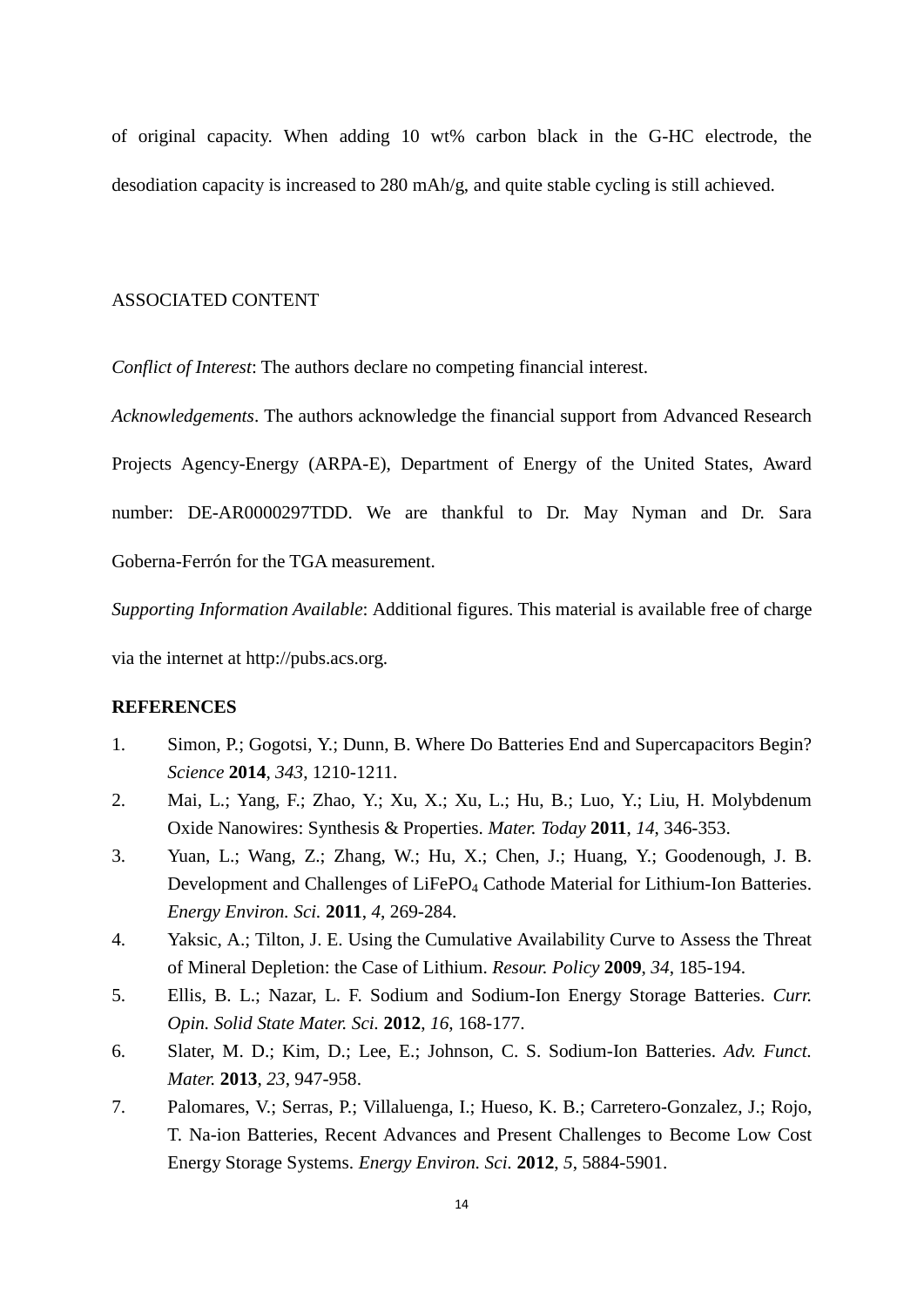- 8. Pan, H.; Hu, Y.-S.; Chen, L. Room-Temperature Stationary Sodium-Ion Batteries for Large-Scale Electric Energy Storage. *Energy Environ. Sci.* **2013**, *6*, 2338-2360.
- 9. Hong, S. Y.; Kim, Y.; Park, Y.; Choi, A.; Choi, N.-S.; Lee, K. T. Charge Carriers in Rechargeable Batteries: Na ions vs. Li ions. *Energy Environ. Sci.* **2013**, *6*, 2067-2081.
- 10. Kim, Y.; Ha, K.-H.; Oh, S. M.; Lee, K. T. High-Capacity Anode Materials for Sodium-Ion Batteries. *Chem. Eur. J.* **2014**, *20*, 11980-11992.
- 11. Cao, Y.; Xiao, L.; Wang, W.; Choi, D.; Nie, Z.; Yu, J.; Saraf, L. V.; Yang, Z.; Liu, J. Reversible Sodium Ion Insertion in Single Crystalline Manganese Oxide Nanowires with Long Cycle Life. *Adv. Mater.* **2011**, *23*, 3155-3160.
- 12. Yabuuchi, N.; Kajiyama, M.; Iwatate, J.; Nishikawa, H.; Hitomi, S.; Okuyama, R.; Usui, R.; Yamada, Y.; Komaba, S. P2-type Nax  $[Fe_{1/2}Mn_{1/2}]$  O<sub>2</sub> Made From Earth-Abundant Elements for Rechargeable Na Batteries. *Nat. Mater.* **2012**, *11*, 512-517.
- 13. Liu, Y.; Xu, Y.; Han, X.; Pellegrinelli, C.; Zhu, Y.; Zhu, H.; Wan, J.; Chung, A. C.; Vaaland, O.; Wang, C.; Hu, L., Porous Amorphous FePO<sub>4</sub> Nanoparticles Connected by Single-Wall Carbon Nanotubes for Sodium Ion Battery Cathodes. *Nano Lett.* **2012**, *12*, 5664-5668.
- 14. Li, S.; Dong, Y.; Xu, L.; Xu, X.; He, L.; Mai, L. Effect of Carbon Matrix Dimensions on the Electrochemical Properties of  $Na_3V_2(PO_4)$ <sub>3</sub> Nanograins for High-Performance Symmetric Sodium-Ion Batteries. *Adv. Mater.* **2014**, *26*, 3545-3553.
- 15. Zhu, H.; Lee, K. T.; Hitz, G. T.; Han, X.; Li, Y.; Wan, J.; Lacey, S.; Cresce, A. v. W.; Xu, K.; Wachsman, E.; Hu, L., Free-Standing  $Na<sub>2/3</sub>Fe<sub>1/2</sub>Mn<sub>1/2</sub>O<sub>2</sub>@Graphene Film for$ a Sodium-Ion Battery Cathode. *ACS Appl. Mater. Interfaces* **2014**, *6*, 4242-4247.
- 16. Asher, R. C. A Lamellar Compound of Sodium and Graphite. *J. Inorg. Nucl. Chem.* **1959**, *10*, 238-249.
- 17. Ge, P.; Fouletier, M. Electrochemical Intercalation of Sodium in Graphite. *Solid State Ionics* **1988**, *30*, 1172-1175.
- 18. Nobuhara, K.; Nakayama, H.; Nose, M.; Nakanishi, S.; Iba, H. First-Principles Study of Alkali Metal-Graphite Intercalation Compounds. *J. Power Sources* **2013**, *243*, 585-587.
- 19. Jache, B.; Adelhelm, P. Use of Graphite as a Highly Reversible Electrode with Superior Cycle Life for Sodium-Ion Batteries by Making Use of Co-Intercalation Phenomena. *Angew. Chem. Int. Ed.* **2014**, *53*, 10169-10173.
- 20. Oian, J.; Chen, Y.; Wu, L.; Cao, Y.; Ai, X.; Yang, H. High Capacity Na-Storage and Superior Cyclability of Nanocomposite Sb/C Anode for Na-Ion Batteries. *Chem. Commun.* **2012**, *48*, 7070-7072.
- 21. Zhu, Y.; Han, X.; Xu, Y.; Liu, Y.; Zheng, S.; Xu, K.; Hu, L.; Wang, C. Electrospun Sb/C Fibers for a Stable and Fast Sodium-Ion Battery Anode. *Acs Nano* **2013**, *7*, 6378-6386.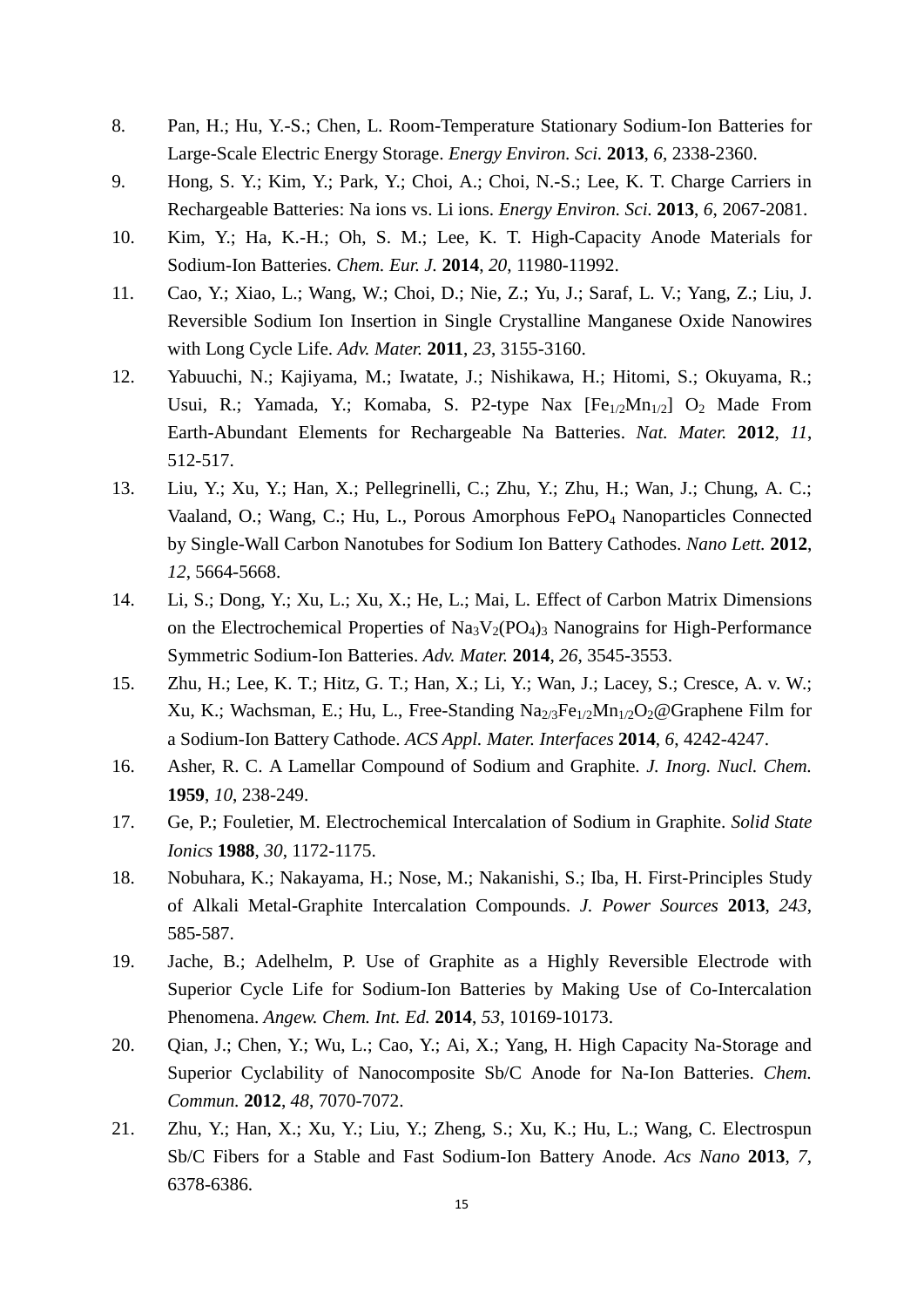- 22. Liu, Y.; Xu, Y.; Zhu, Y.; Culver, J. N.; Lundgren, C. A.; Xu, K.; Wang, C. Tin-Coated Viral Nanoforests as Sodium-Ion Battery Anodes. *Acs Nano* **2013**, *7*, 3627-3634.
- 23. Farbod, B.; Cui, K.; Kalisvaart, W. P.; Kupsta, M.; Zahiri, B.; Kohandehghan, A.; Lotfabad, E. M.; Li, Z.; Luber, E. J.; Mitlin, D. Anodes for Sodium Ion Batteries Based on Tin–Germanium–Antimony Alloys. *Acs Nano* **2014**, *8*, 4415-4429.
- 24. Zhu, H.; Jia, Z.; Chen, Y.; Weadock, N.; Wan, J.; Vaaland, O.; Han, X.; Li, T.; Hu, L. Tin Anode for Sodium-Ion Batteries Using Natural Wood Fiber as a Mechanical Buffer and Electrolyte Reservoir. *Nano Lett.* **2013**, *13*, 3093-3100.
- 25. Xiong, H.; Slater, M. D.; Balasubramanian, M.; Johnson, C. S.; Rajh, T. Amorphous TiO2 Nanotube Anode for Rechargeable Sodium Ion Batteries. *J. Phys. Chem. Lett.*  **2011**, *2*, 2560-2565.
- 26. Jian, Z.; Zhao, B.; Liu, P.; Li, F.; Zheng, M.; Chen, M.; Shi, Y.; Zhou, H. Fe<sub>2</sub>O<sub>3</sub> Nanocrystals Anchored onto Graphene Nanosheets as the Anode Material for Low-Cost Sodium-Ion Batteries. *Chem. Commun.* **2014**, *50*, 1215-1217.
- 27. Su, D.; Ahn, H.-J.; Wang, G. SnO<sub>2</sub>@Graphene Nanocomposites as Anode Materials for Na-Ion Batteries with Superior Electrochemical Performance. *Chem. Commun.* **2013**, *49*, 3131-3133.
- 28. Yu, D. Y. W.; Prikhodchenko, P. V.; Mason, C. W.; Batabyal, S. K.; Gun, J.; Sladkevich, S.; Medvedev, A. G.; Lev, O. High-Capacity Antimony Sulphide Nanoparticle-Decorated Graphene Composite as Anode for Sodium-Ion Batteries. *Nat. Commun.* **2013**, *4*, DOI:10.1038/ncomms3922.
- 29. David, L.; Bhandavat, R.; Singh, G. MoS<sub>2</sub>/Graphene Composite Paper for Sodium-Ion Battery Electrodes. *Acs Nano* **2014**, *8*, 1759-1770.
- 30. Qu, B.; Ma, C.; Ji, G.; Xu, C.; Xu, J.; Meng, Y. S.; Wang, T.; Lee, J. Y. Layered SnS2-Reduced Graphene Oxide Composite-A High-Capacity, High-Rate, and Long-Cycle Life Sodium-Ion Battery Anode Material. *Adv. Mater.* **2014**, *26*, 3854-3859.
- 31. Dahn, J. R.; Sleigh, A. K.; Shi, H.; Reimers, J. N.; Zhong, Q.; Way, B. M. Dependence of the Electrochemical Intercalation of Lithium in Carbons on The Crystal Structure of the Carbon. *Electrochim. Acta* **1993**, *38*, 1179-1191.
- 32. Dahn, J. R.; Zheng, T.; Liu, Y.; Xue, J. S., Mechanisms for Lithium Insertion in Carbonaceous Materials. *Science* **1995**, *270*, 590-593.
- 33. Doeff, M. M.; Ma, Y.; Visco, S. J.; De Jonghe, L. C. Electrochemical Insertion of Sodium into Carbon. *J. Electrochem. Soc.* **1993**, *140*, L169-L170.
- 34. Stevens, D. A.; Dahn, J. R. High Capacity Anode Materials for Rechargeable Sodium-Ion Batteries. *J. Electrochem. Soc.* **2000**, *147*, 1271-1273.
- 35. Stevens, D. A.; Dahn, J. R. The Mechanisms of Lithium and Sodium Insertion in Carbon Materials. *J. Electrochem. Soc.* **2001**, *148*, A803-A811.
- 36. Thomas, P.; Billaud, D. Electrochemical Insertion of Sodium into Hard Carbons.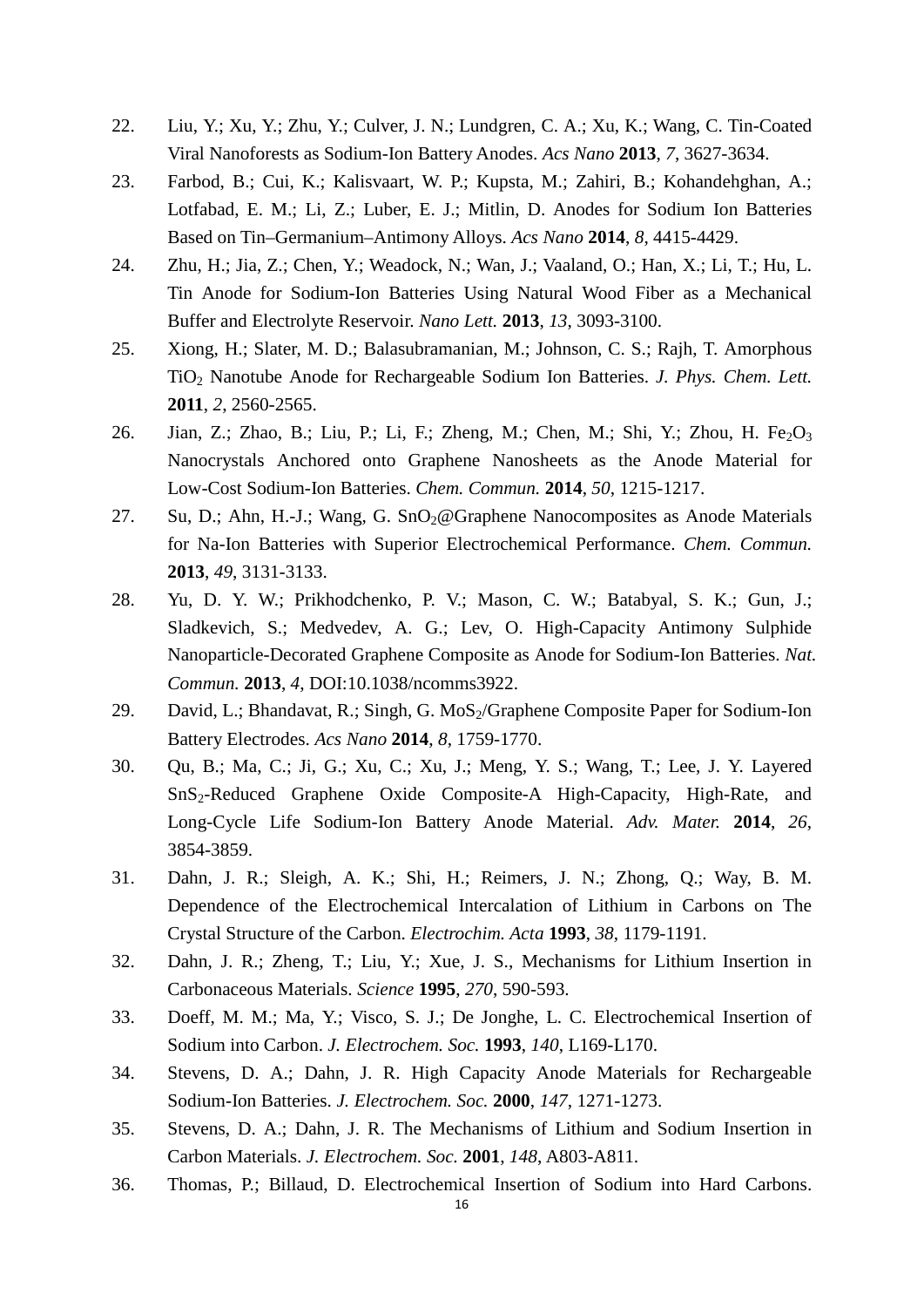*Electrochim. Acta* **2002**, *47*, 3303-3307.

- 37. Wenzel, S.; Hara, T.; Janek, J.; Adelhelm, P. Room-Temperature Sodium-Ion Batteries: Improving the Rate Capability of Carbon Anode Materials by Templating Strategies. *Energy Environ. Sci.* **2011**, *4*, 3342-3345.
- 38. Tang, K.; Fu, L.; White, R. J.; Yu, L.; Titirici, M.-M.; Antonietti, M.; Maier, J. Hollow Carbon Nanospheres with Superior Rate Capability for Sodium-Based Batteries. *Adv. Energy Mater.* **2012**, *2*, 873-877.
- 39. Wang, H.; Wu , Z.; Meng , F.; Ma , D.; Huang , X.; Wang, L.; Zhang, X. Nitrogen-Doped Porous Carbon Nanosheets as Low-Cost, High-Performance Anode Material for Sodium-Ion Batteries. *ChemSusChem* **2013**, *6*, 56-60.
- 40. Winter, M.; Novak, P.; Monnier, A. Graphites for Lithium Ion Cells: The Correlation of the First-Cycle Charge Loss with the Brunauer-Emmett-Teller Surface Area. *J. Electrochem. Soc.* **1998**, *145*, 428-436.
- 41. Bommier, C.; Luo, W.; Gao, W.-Y.; Greaney, A.; Ma, S.; Ji, X. Predicting Capacity of Hard Carbon Anodes in Sodium-Ion Batteries Using Porosity Measurements. *Carbon* **2014**, *76*, 165-174.
- 42. Hong, K.; Qie, L.; Zeng, R.; Yi, Z.; Zhang, W.; Wang, D.; Yin, W.; Wu, C.; Fan, Q.; Zhang, W.; Huang, Y. Biomass Derived Hard Carbon Used as a High Performance Anode Material for Sodium Ion Batteries. *J. Mater. Chem. A* **2014**, *2*, 12733-12738.
- 43. Peled, E. The Electrochemical Behavior of Alkali and Alkaline Earth Metals in Nonaqueous Battery Systems—The Solid Electrolyte Interphase Model. *J. Electrochem. Soc.* **1979**, *126*, 2047-2051.
- 44. Ein-Eli, Y. A New Perspective on the Formation and Structure of the Solid Electrolyte Interface at the Graphite Anode of Li-Ion Cells. *Electrochem. Solid-State Lett.* **1999**, *2*, 212-214.
- 45. Fong, R.; von Sacken, U.; Dahn, J. R. Studies of Lithium Intercalation into Carbons Using Nonaqueous Electrochemical Cells. *J. Electrochem. Soc.* **1990**, *137*, 2009-2013.
- 46. Chevallier, F.; Gautier, S.; Salvetat, J. P.; Clinard, C.; Frackowiak, E.; Rouzaud, J. N.; Béguin, F. Effects of Post-Treatments on the Performance of Hard Carbons in Lithium Cells. *J. Power Sources* **2001**, *98*, 143-145.
- 47. Cao, Y.; Xiao, L.; Ai, X.; Yang, H. Surface-Modified Graphite as an Improved Intercalating Anode for Lithium-Ion Batteries. *Electrochem. Solid-State Lett.* **2003**, *6*, A30-A33.
- 48. Li, Y.; Xu, S.; Wu, X.; Yu, J.; Wang, Y.; Hu, Y.-S.; Li, H.; Chen, L.; Huang, X., Amorphous Monodispersed Hard Carbon Micro-Spherules Derived from Biomass as a High Performance Negative Electrode Material for Sodium-Ion Batteries. *J. Mater. Chem.* A **2015**, *3*, 71-77.
- 49. Buiel, E.; Dahn, J. R. Li-Insertion in Hard Carbon Anode Materials for Li-Ion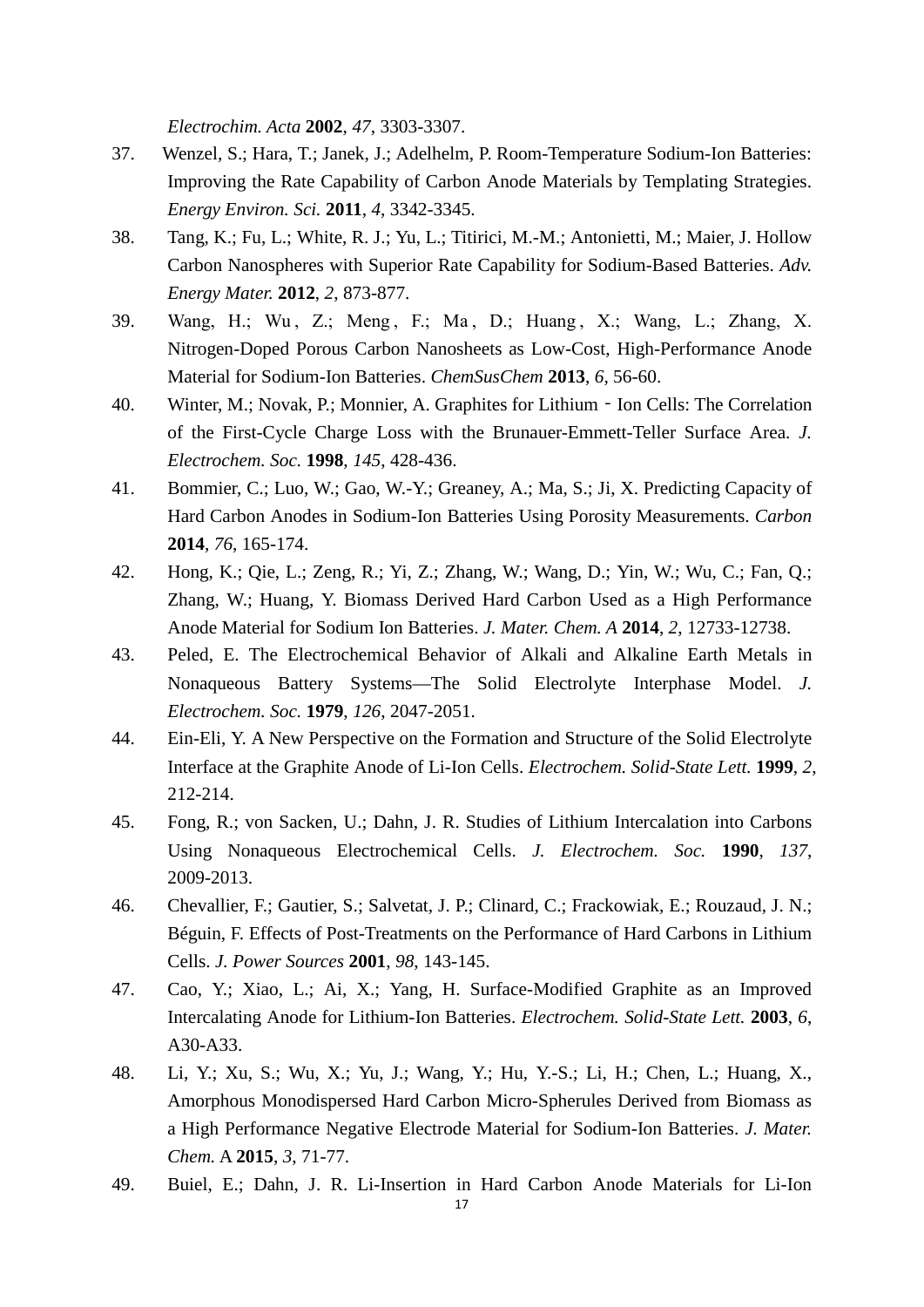Batteries. *Electrochim. Acta* **1999**, *45*, 121-130.

- 50. Al-Muhtaseb, S. A.; Ritter, J. A. Preparation and Properties of Resorcinol– Formaldehyde Organic and Carbon Gels. *Adv. Mater.* **2003**, *15*, 101-114.
- 51. Lin, C.; Ritter, J. A. Carbonization and Activation of Sol–Gel Derived Carbon Xerogels. Carbon *2000*, *38*, 849-861.
- 52. Ding, J.; Wang, H.; Li, Z.; Kohandehghan, A.; Cui, K.; Xu, Z.; Zahiri, B.; Tan, X.; Lotfabad, E. M.; Olsen, B. C.; Mitlin, D. Carbon Nanosheet Frameworks Derived from Peat Moss as High Performance Sodium Ion Battery Anodes. *Acs Nano* **2013**, *7*, 11004-11015.
- 53. Lotfabad, E. M.; Ding, J.; Cui, K.; Kohandehghan, A.; Kalisvaart, W. P.; Hazelton, M.; Mitlin, D. High-Density Sodium and Lithium Ion Battery Anodes from Banana Peels. *Acs Nano* **2014**, *8*, 7115-7129.
- 54. Hummers, W. S.; Offeman, R. E. Preparation of Graphitic Oxide. *J. Am. Chem. Soc.*  **1958**, *80*, 1339-1339.
- 55. Luo, W.; Wang, B.; Wang, X.; Stickle, W. F.; Ji, X. Production of Graphene by Reduction Using a Magnesiothermic Reaction. *Chem. Commun.* **2013**, *49*, 10676-10678.
- 56. Krishnan, D.; Raidongia, K.; Shao, J.; Huang, J. Graphene Oxide Assisted Hydrothermal Carbonization of Carbon Hydrates. *Acs Nano* **2013**, *8*, 449-457.
- 57. Sun, Y.; Hu, X.; Luo, W.; Huang, Y. Self-Assembled Hierarchical MoO<sub>2</sub>/Graphene Nanoarchitectures and Their Application as a High-Performance Anode Material for Lithium-Ion Batteries. *Acs Nano* **2011**, *5*, 7100-7107.
- 58. Zhu, Y.; Murali, S.; Cai, W.; Li, X.; Suk, J. W.; Potts, J. R.; Ruoff, R. S. Graphene and Graphene Oxide: Synthesis, Properties, and Applications. *Adv. Mater.* **2010**, *22*, 3906-3924.